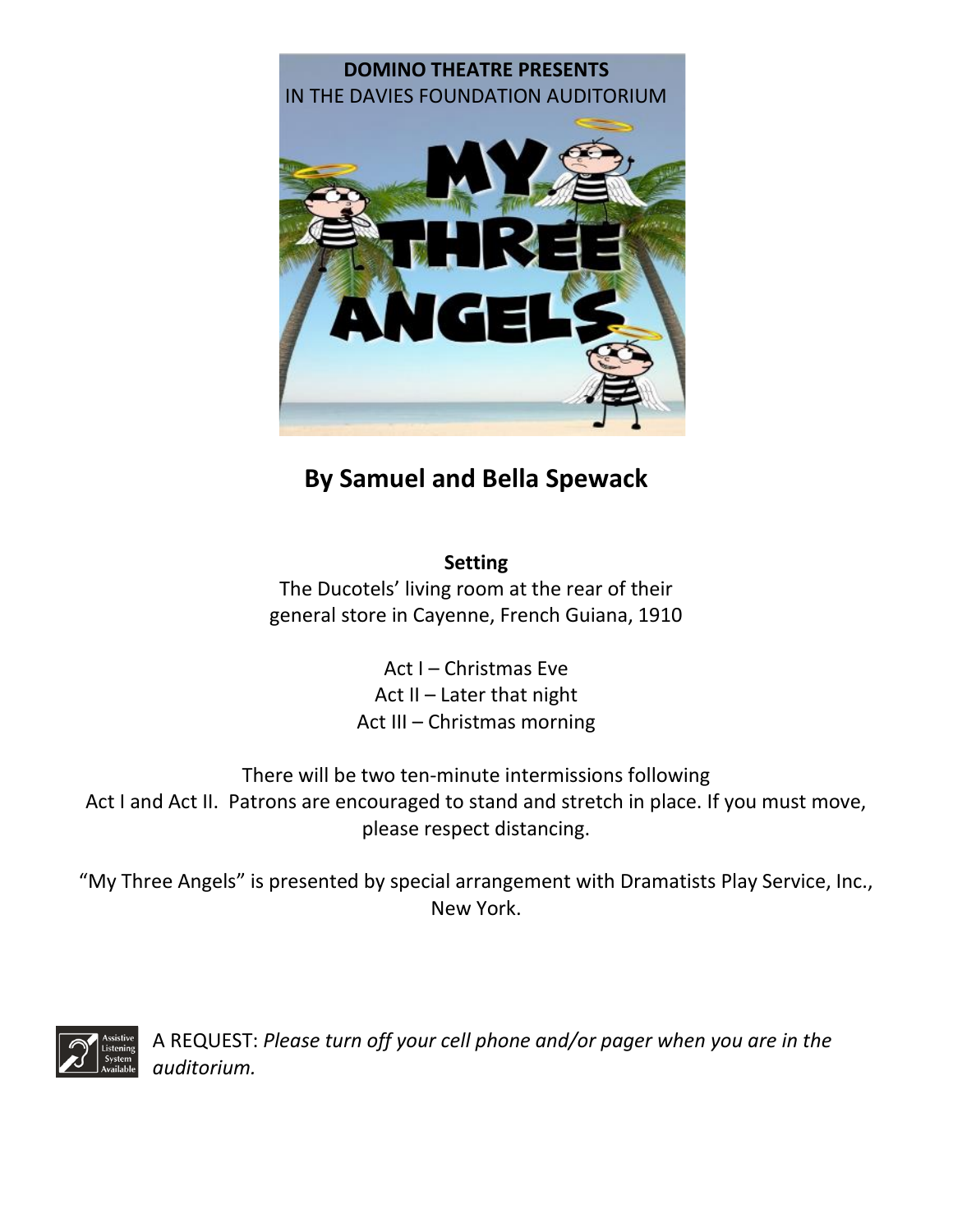# **Cast (In Order of Appearance)**

Felix Ducotel **Phil Perrin** Emilie Ducotel **According to the United States of the United States and According to According the United States According to According the United States and According to According the United States and According to Accord** Marie-Louise Ducotel **Marie-Louise Ducotel Kimberly Dolan** Mme. Parole **Kasia Gorczyca** Joseph Douglas Connors Jules Gary Helmkay Alfred Paul Butler Henri Trochard **Rob McMahon** Paul/Lieutenant Colin Doyle

#### **Production Crew**

| Producers                       | Cindy Chappell, Alex Boese                       |
|---------------------------------|--------------------------------------------------|
| Director                        | James Gow                                        |
| <b>Stage Manager</b>            | <b>Michelle McNichol</b>                         |
| <b>Assistant Stage Managers</b> | Linda Hamstra, Marlene Buttress                  |
| Set Design and Chief Carpenter  | <b>Grant Buckler</b>                             |
| Lighting Design                 | David L. Smith                                   |
| Sound Design                    | Kim Coffman Dressel                              |
| <b>Set Construction</b>         | Bob Brooks, Liz Schell, Lorna Jodoin, James Gow, |
|                                 | Dave Oliver, Bill Morrow, D.T. McNichol          |
| <b>Set Painters</b>             | Cindy Chappell, James Gow, Grant Buckler,        |
|                                 | Jay Steglich, Bernd Steglich                     |
| <b>Scenic Painting</b>          | Kyla Todd                                        |
| Sound Operator                  | James Leslie                                     |
| Light Operator                  | Dale Jones                                       |
| Costume Design                  | <b>Ruth Moore</b>                                |
| Set Dressing and Properties     | Marlene Buttress, Linda Hamstra,                 |
|                                 | Claire Lesage, Doug Stewart                      |
| Archival Photographer           | <b>Grant Buckler</b>                             |
| <b>Poster Design</b>            | Katie Flower-Smith                               |

Front of House Co-ordinator Steve Powell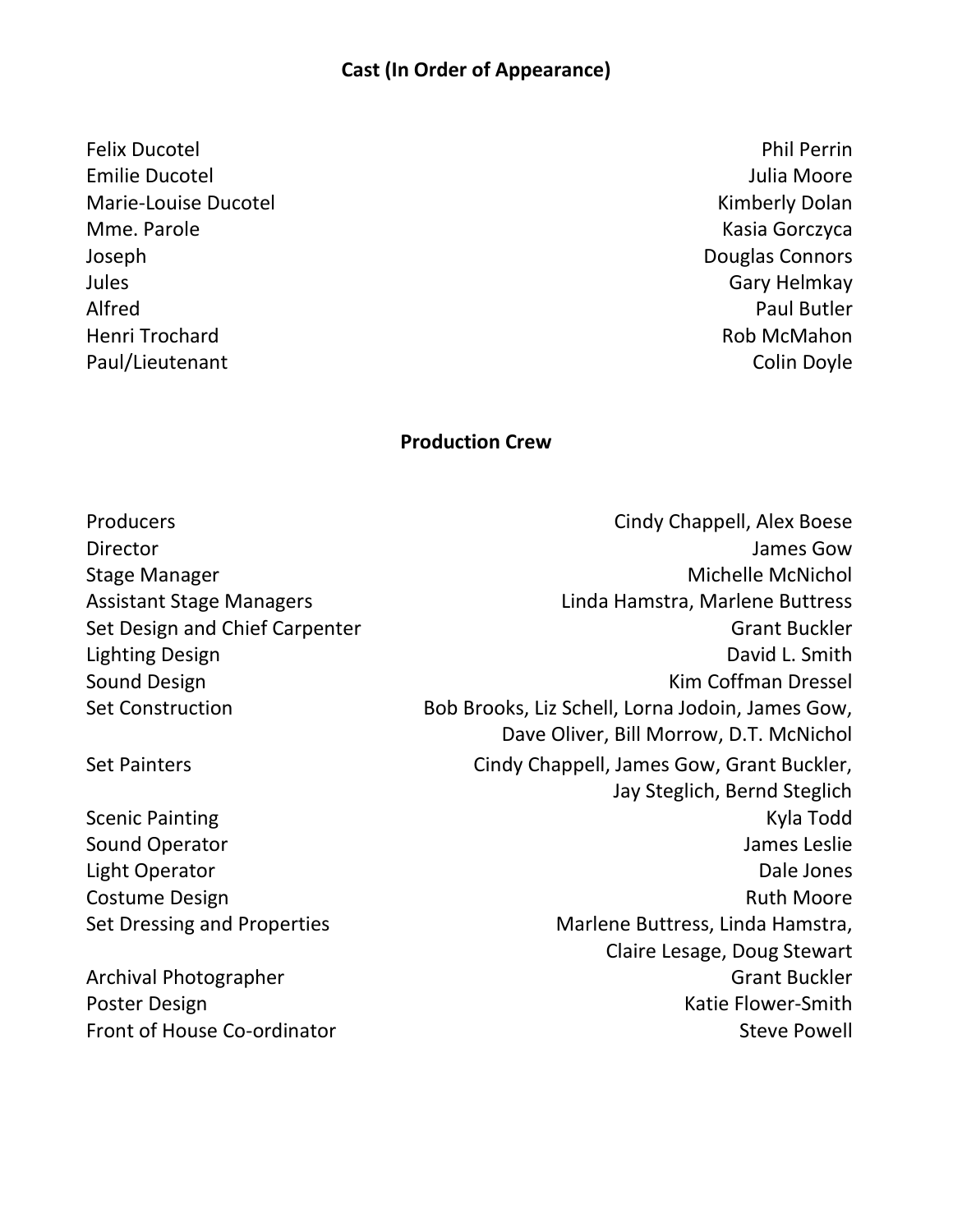## **The Playwright and The Play**

Samuel and Bella Spewack were a husband-and-wife writing team whose careers began in the 1920s. Samuel Spewack was born in Ukraine and raised in New York. Bella Cohen was born in Romania and emigrated to New York with her family as a child. Both working as journalists in New York, they met and married in 1922. *My Three Angels* was the best-known of their straight plays, but they were also notable for writing the script for the musical *Kiss Me Kate*, with music by Cole Porter, which won two Tony Awards. They also wrote a number of other plays and screenplays from the 1920s to the 1960s. Bella Spewack was also a publicist for the Girl Scouts of the USA, and claimed to have originated the idea of selling cookies as a method of fundraising. Samuel Spewack died in 1971 and Bella in 1990.

### **A Message from The Director**

 It's no wonder that angels are closely associated with Christmas. Angels appeared to Mary, to Joseph, and to the shepherds: the term angel literally means 'messenger'. While angels have other tasks and come in many forms (including some that are absolutely terrifying) we generally think of them as gentle, peaceful, and helpful – qualities that exemplify the Christmas season and the type of creature that one is happy to have in one's corner at any time.

 Angels are spiritual beings and we humans may not notice them as they do their work. In popular Christmas stories angels often have to assume a human form to be perceived; consider the films *The Bishop's Wife* and *It's A Wonderful Life*. Like those angels, our three appear unbidden and assist steadfastly with love and without judgment or expectation of personal gain. They are a bit unconventional: they aren't clad in white, they have no wings nor aspirations for them, they don't appear in a blaze of light, and their halos are dented. They are decidedly human and definitely flawed – fallen angels to be sure. But that's the way it can be sometimes with the angels in our lives.

 It never hurts to have an angel on one's shoulder and this director has been fortunate to have an entire host of them. They are listed on the first two pages of this program. This production is a product of their creativity, energy, and dedication. They are thanked sincerely.

#### **Special Thanks To:**

McMahon's House of Flowers PJ Murphy's Irish Gastro Pub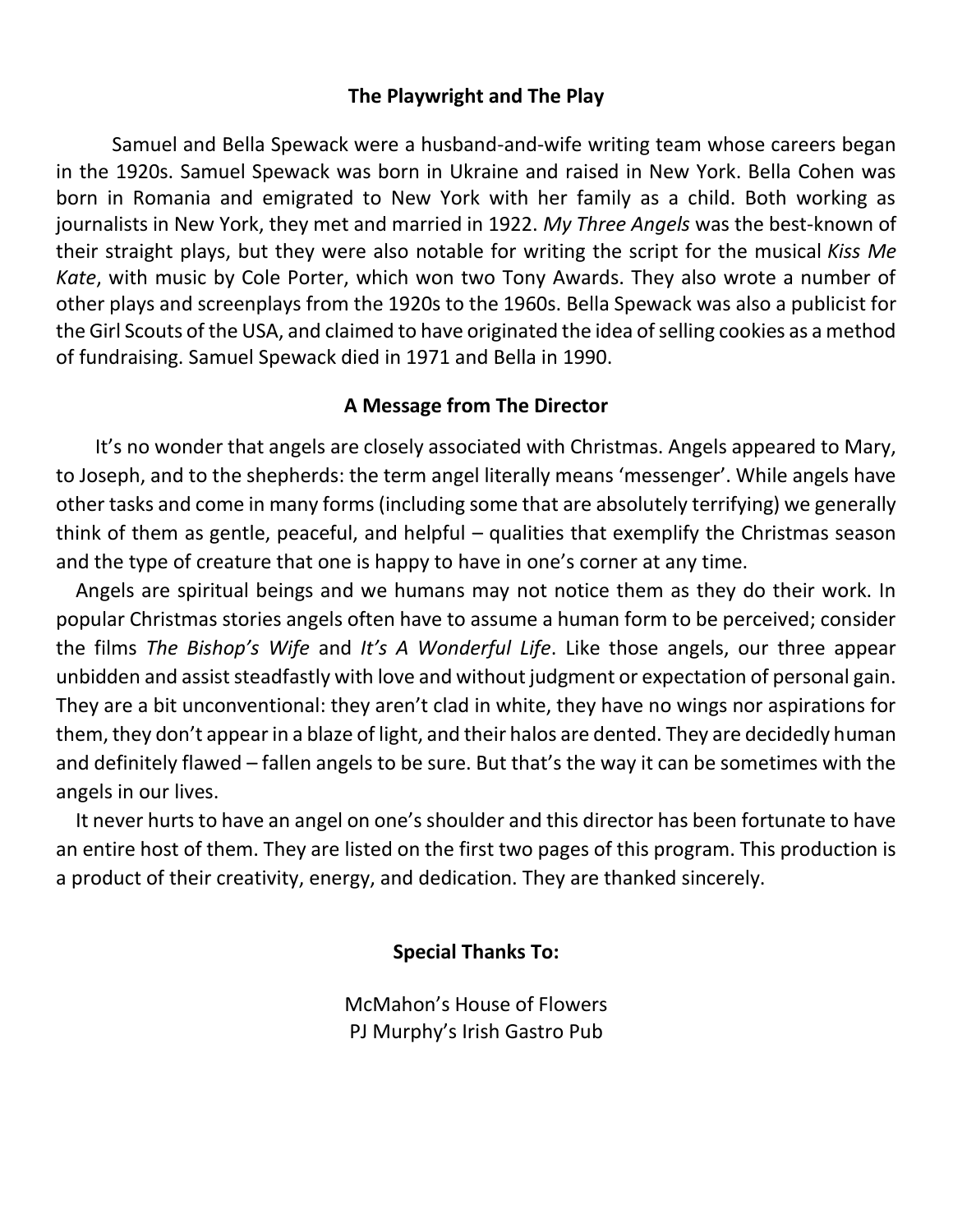

*See you at our next production*

**The Savannah Sipping Society** By Jessie Jones, Nicholas Hope & Jamie Wooten Directed By Joan Jones Jan 20 – Feb 5, 2022

### **DOMINO THEATRE 2021-2022 PLAYBILL**

**The Savannah Sipping Society** by J. Jones, N. Hope & J. Wooten **Jan 20 – Feb 5, 2022 Holmes and Watson** by Jeffrey Hatcher **March March** 10 – 26, 2022 **Hilda's Yard** by Norm Foster **Apr 28 – May 14, 2022 Kong's Night Out** by Jack Neary **June 9 – 25, 2022**

*Subscriptions and memberships available through the Grand Theatre Box Office, 218 Princess Street, 613- 530-2050, www.kingstongrand.com*

**Domino holds a One Act Play Festival in early July. You may decide to choose a previously written play or write one of your own. Consider entering. Registration will be in February. Watch for it.**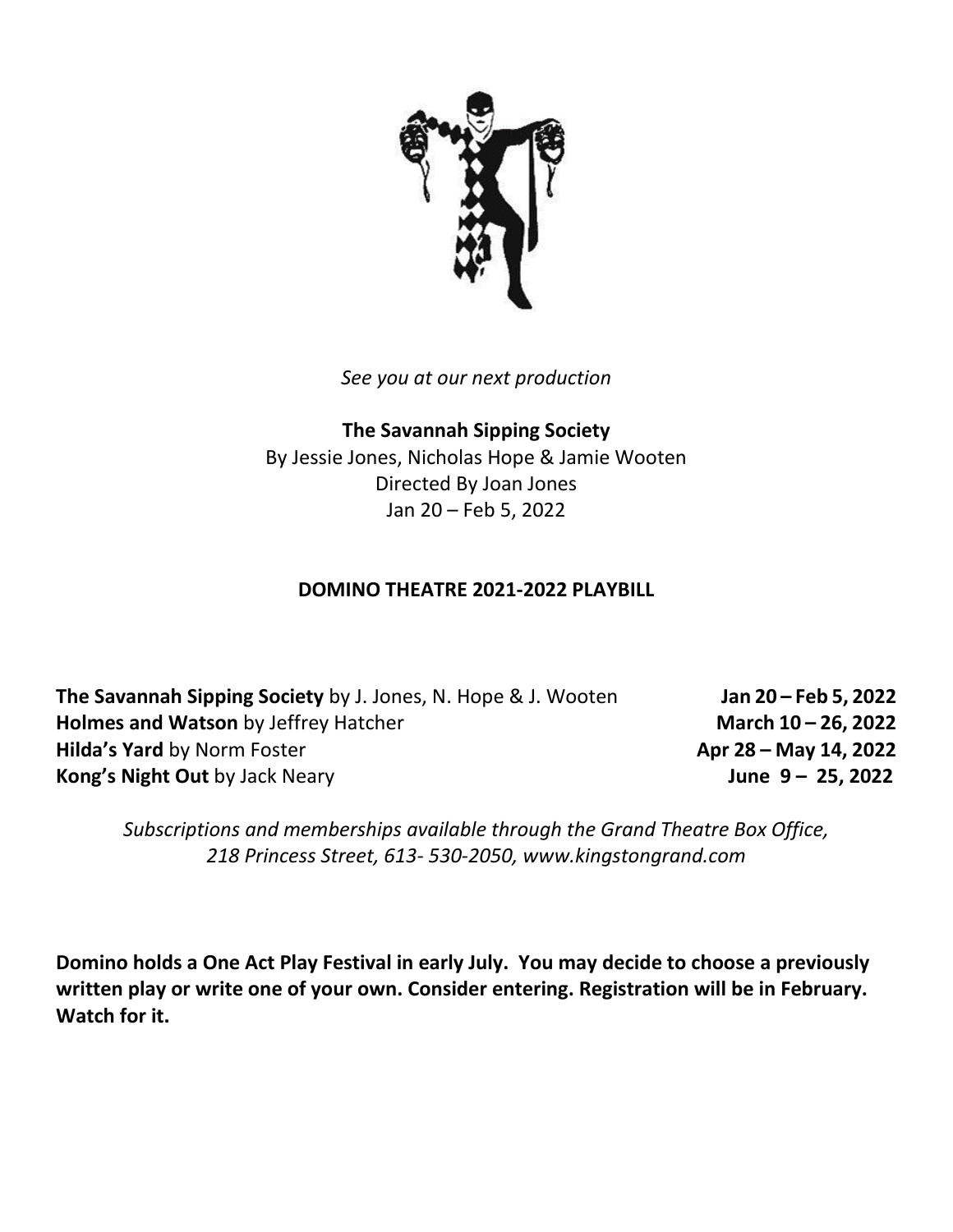## **Biographies**

**Alex Boese (Producer):** Alex is very excited to be part of the production team of *My Three Angels* and to be co-producing along with Cindy. Alex recently performed as Google in *Queen of Swords* in the Kingston Storefront Fringe Festival, Florence Unger in *The Odd Couple (Female Version)* with King's Town Players, and as Miss Mabel Chiltern in *An Ideal Husband* with Domino Theatre. Alex loves sharing her passion for the arts with others, especially her students in the classroom.

**Grant Buckler (Set Design/Chief Carpenter):** Grant Buckler has been involved in theatre since the last millennium and with Domino Theatre for about 30 years. His last set design was for *To Kill a Mockingbird*, and his last stage appearance was as Edward P. Mitchell in *Yes Virginia, There Is a Santa Claus*.

**Paul Butler (Alfred):** Paul has been enjoying a resurgence in drama and music in his life with some recent work in *Joseph and the Technicolor Dreamcoat* with the Kingston Meistersingers as well as playing Jacob Marley in Domino Theatre's *A Christmas Carol* in 2019. His efforts in the play, along with building a remote-controlled hand for the Ghost of Christmas Future won him the award for that play. He has also gone on to do lights and sound work for *In Love and Warcraft.* He has a new found love for the stage and all of its workings and who knows may aspire to direct some day or even write a one act. (We all need goals).

**Cindy Chappell (Producer):** Cindy is so happy to see the return of live theatre … and equally happy to be co-producing the Domino Christmas show for 2021. Enjoy, everyone!

**Douglas Connors (Joseph):** Douglas Connors is thrilled to be appearing in his third Domino production (*And Then There Were None*; *To Kill a Mockingbird*). You may have also seen him locally in productions of *Cranz & Bernardo*, *Matilda*, *Coven*, *Bent*, and *Alice: A Clockwork Nightmare*. Or you may have heard his voice work in the 2020 CFRC's Shortwave Theatre Festival productions of *Sound Castle* and *The Revolution Has Failed.* In his spare time, you might find Douglas on the tennis courts, curling ice, cooking up a storm, or recording segments for his Canadian politics podcast: *The True North Eager Beaver.* Douglas would like to thank you for your steadfast and stalwart support of local arts, and His Sweetie, Alexandru, for giving up precious time to allow him to pursue this wonderful opportunity.

**Kimberly Dolan (Marie-Louise Ducotel):** Kimberly Dolan is a Kingstonian actor/performer, singer songwriter, certified music therapist and theatre administrator among many of the other hats she wears. Past credits include *BFF's* (Bad Dress Productions), *Pool no water* (GRID Stage Company), *The Typographer's Dream* (GRID Stage Company), *Spring Awakening* (Blue Canoe Productions), *The 25th Annual Putnam County Spelling Bee* (Blue Canoe Productions), *Footloose* (Laurier Musical Theatre) and *9 to 5* (Laurier Musical Theatre). It has been a couple of years since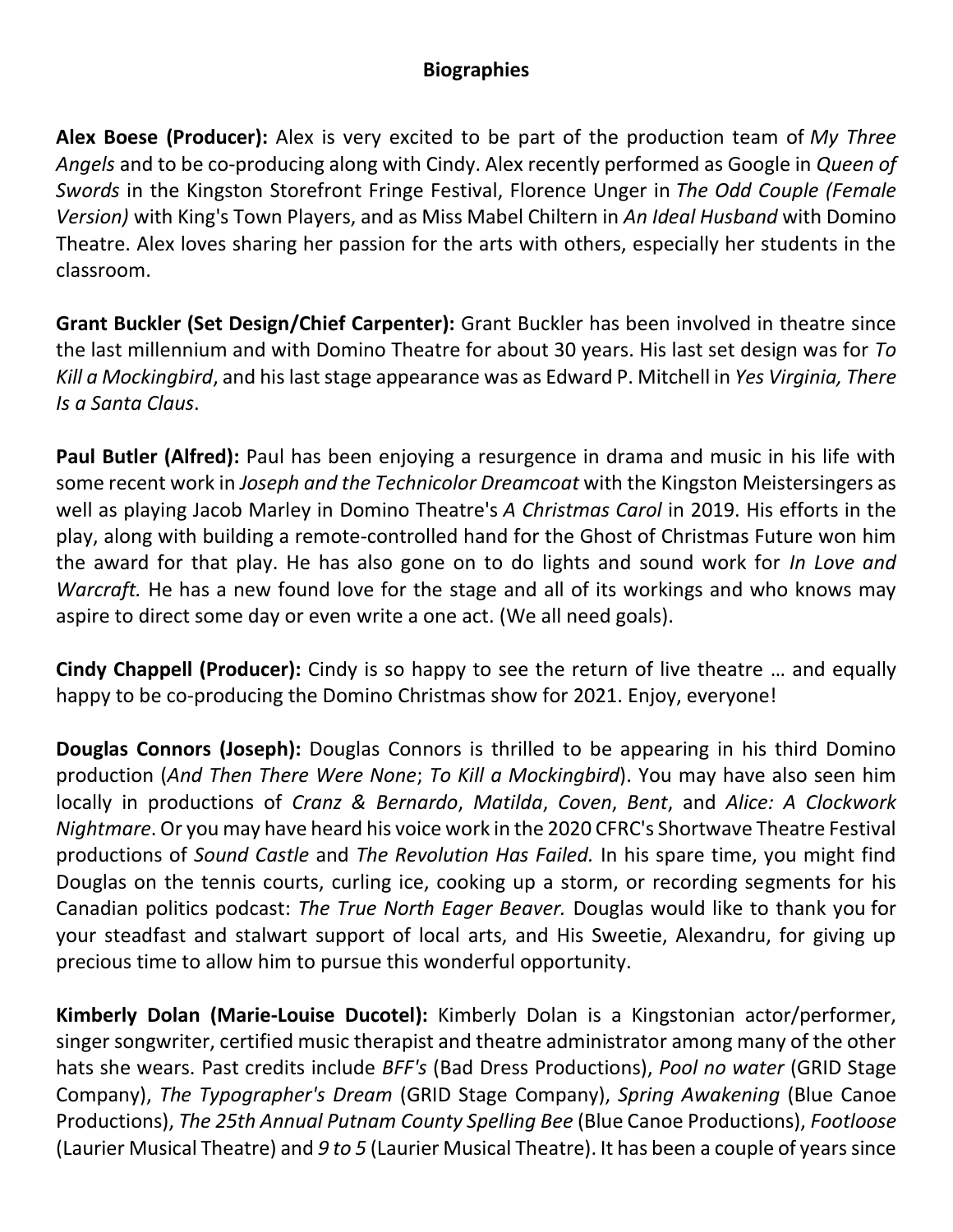Kimberly has been on stage, and she is ecstatic to be back at it playing her Domino Theatre debut role, Marie Louise!

**Colin Doyle (Paul/Lieutenant):** Colin Doyle is a young aspiring actor looking to finally dive head first back into the theatre world after a painfully long year without it. Ever since his first play *The Mousetrap* by Agatha Christie in his second year of high school, he's constantly been looking for more opportunities to take to the stage. He'd later go on to be a part (or multiple parts) of another Domino production *In Love and Warcraft* by Madhuri Shekar, and since then has been anxiously awaiting this opportunity to partake in the theatre once again.

**Kim Coffman Dressel (Sound Design):** Kim is thrilled to be back doing sound design and being "live" again! Her last show, *In Love and Warcraft*, closed at the start of the pandemic. Other sound designs for Domino include *Village of Idiots*, the Theatre Ontario winning *Outside Mullingar* and *A Comedy of Tenors*. She has done sound designs for King's Town and Bottletree Productions.

**Kasia Gorczyca (Mme. Parole):** Kasia has gracefully dipped her toes into theatre once or twice and fell in love! When she was asked to join this wonderful cast, she thought about it carefully… Who are we kidding?? She jumped both feet in! "You are either all in, or you are out!" - she always says. Her other passion is fashion and she loves styling Kingston women!

**Linda Hamstra (Assistant Stage Manager):** After what feels like forever since the outbreak of Covid-19 shut down *In Love and Warcraft* mid-run in March 2020, Linda is excited to be back working again as ASM with our Domino family on this production. Whether backstage, on stage, lending her voice or in the booth, Linda enjoys all aspects of theatre production that is part of creating the magic for our audiences to enjoy. Sincere thanks to all the members of the Domino Theatre Board of Directors for working so tirelessly to create a safe environment to both work in and watch the productions -Enjoy the show everyone!

**Gary Helmkay (Jules):** Gary Helmkay is a veteran volunteer thespian having been involved in a number of productions both at the Domino and, previously, at the Selby Theatre. He most enjoys portraying characters with a comedic bent, as they tickle his funny bone. Gary's interests include vinyl records, his congas and trying to keep track of the whereabouts of his teenage son, cats, dogs and wife. An avid raised bed gardener and loving plant parent, Gary finds time to also work full time at the hospital. He hopes you enjoy the show!

**Claire Lesage and Doug Stewart (Set Dressing/Properties):** We hope everyone feels as much joy being part of an audience again as we feel being part of a great cast and crew.

**James Leslie (Sound Operator):** James was one of the original six students in the Humber College Technical Theatre program. He began volunteering at Domino with the 1983 production of *Journey's End.* You can find him in the booth operating lights or sound and occasionally both.